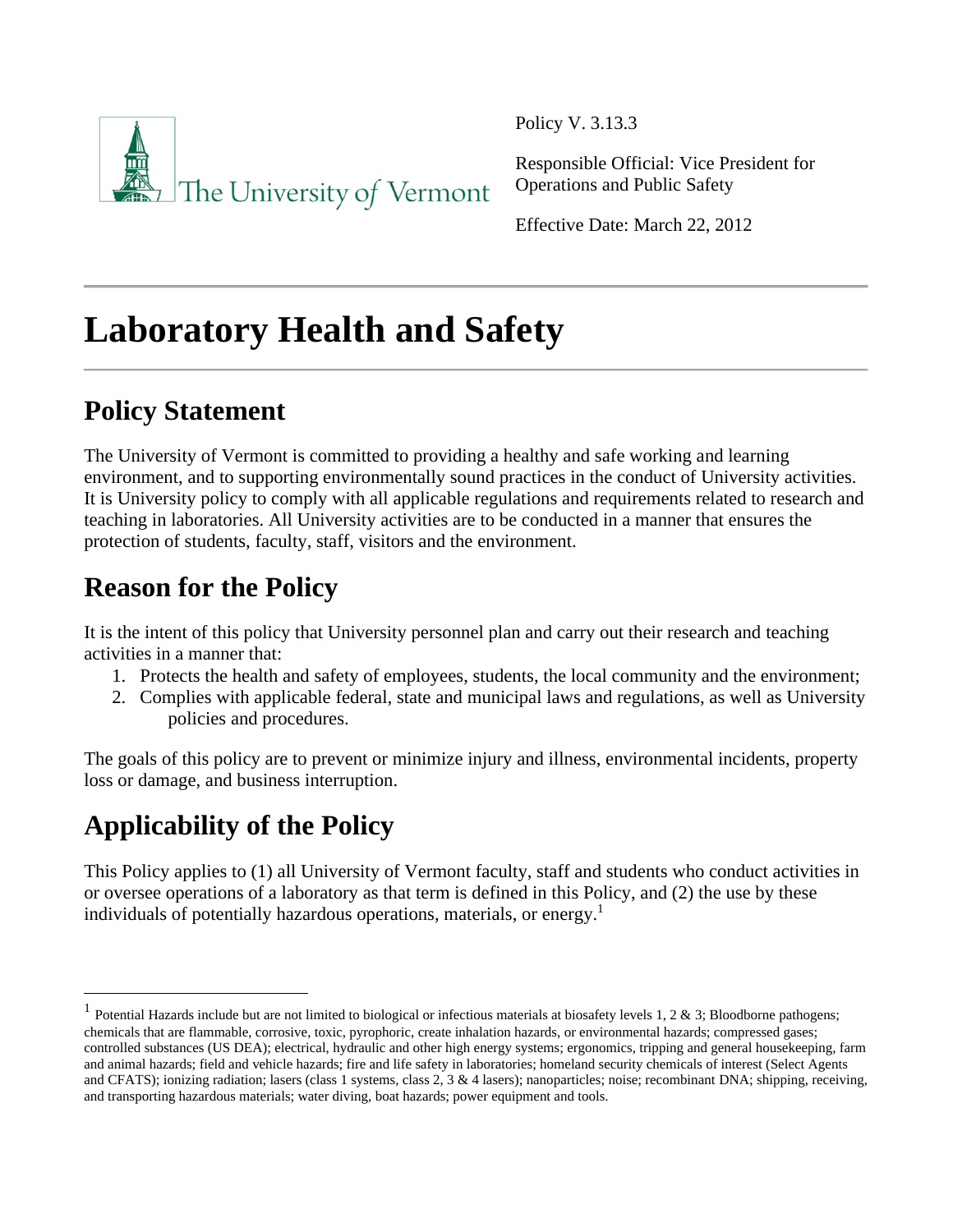### **Policy Elaboration**

While every research and teaching laboratory may have differing specific requirements for what is needed to ensure a healthy and safe working and learning environment, the University acknowledges that there are some requirements common to all. The health and safety requirements for all laboratories must include these general requirements:

- 1. Adequate training and supervision of persons working in laboratory spaces
- 2. Initial and periodic risk assessments, inspections, and corrective action planning
- 3. Provision of personal protective equipment, as applicable, to those conducting activities in laboratories
- 4. Established requirements for procuring, using, transporting and disposing of potentially hazardous materials and energy, as applicable
- 5. Established requirements for responding to incidents and emergencies, and
- 6. Clearly assigned roles and responsibilities.

Specific requirements depend on the materials, equipment and environmental factors unique to each laboratory.

Generally, all University employees are responsible for adhering to applicable safety policies, procedures, laws, and rules, for promoting the safety of co-workers, and for protecting the local environment. Employees must report to their supervisors or other institutional reporting authorities and correct, if possible, all safety and environmental concerns. Supervisors, chairs and deans have additional responsibilities as articulated below.

Failure to follow applicable safety requirements for the specific laboratory spaces in which a University employee works, or for which he or she has supervisory responsibility, may result in disciplinary action, up to and including closure of the laboratory or banning from laboratory spaces, termination of funding and/or termination of employment.

### **Definitions**

*Laboratory:* Any physical space that is owned or operated by the University of Vermont, for teaching or research purposes, that is equipped to conduct experiments, tests, investigations or other activities, which may expose humans, animals or the environment to chemical, radioactive, biological or other physical hazards, such as laser, electrical or mechanical hazards. Physical spaces that may be considered to be laboratories include scientific laboratories, greenhouses, farm buildings, field research stations, fine art studios, and theater stage design workspaces, as well as those areas that support the foregoing through storage, shipping or transportation of these hazards.

*Safety Personnel:* For purposes of this Policy, those employees of the University who perform risk and safety audits of laboratory facilities, including without limitation, employees of the Department of Risk Management and Safety, Radiation Safety, and Police Services.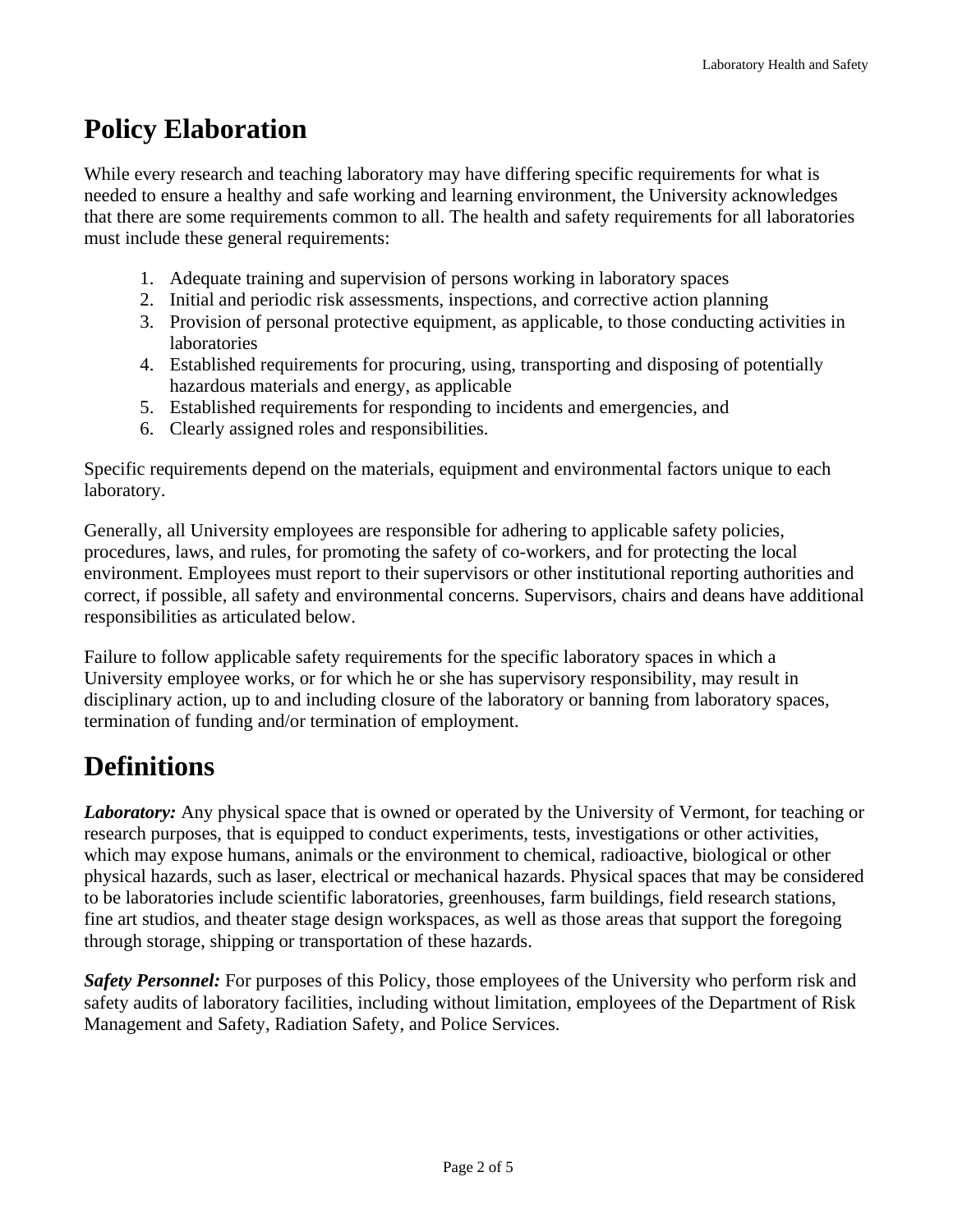### **Procedures**

Detailed specific health and safety requirements for research and teaching laboratories and for the potentially hazardous materials and energy used in these laboratories, as updated from time to time, must be followed. These detailed requirements are "incorporated by reference" into this Policy, which means that they form a part of this Policy and have the same force and effect as this Policy. Current requirements as well as required forms, contact information, and related documents can be found on the University's Environmental Safety web page at <https://www.uvm.edu/riskmanagement/safety> and in particular in the University's Environmental Management Plan at [https://www.uvm.edu/riskmanagement/laboratory-environmental-management-plan.](https://www.uvm.edu/riskmanagement/laboratory-environmental-management-plan)

The University's commitment to health and safety can only be successful if individual members of the University community do their part by accepting responsibility for developing and practicing safety awareness. Individuals shall report unsafe conditions, accidents and chemical spills or exposures to their supervisor, the Department of Risk Management and Safety, or the Ethics and Compliance Reporting and Help Line. The University prohibits retaliation for good faith reporting of safety issues. Procedures devised for handling hazardous situations and materials shall be followed conscientiously and any member of the campus community shall feel authorized to stop work if he or she believes that continuation of the work poses an imminent danger to his or her safety or health or that of people in the vicinity.

Specific roles and responsibilities for those engaged in laboratory activities are as follows:

**The Vice Presidents and Deans** will support and encourage a culture of safety and the use of best practices in laboratory protocols and procedures, and ensure that such practices are implemented and enforced in academic and administrative units for which they are responsible.

**Department Chairs and Directors** will support and encourage a culture of safety and the use of best practices in laboratory protocols and procedures. Chairs and Directors will implement and enforce those procedures in their academic or administrative units and communicate that expectation to those charged with the supervision of laboratories.

**Faculty members, principal investigators and others responsible for directly, or indirectly, supervising labs** will support and encourage a culture of safety and the use of best practices in laboratory protocols and procedures. This includes communicating safety and health as a core value, understanding the risks and requirements associated with the laboratories they oversee, assuring that appropriate precautions are taken against hazards and unsafe practices, that proper personal protective equipment is made available to all personnel, that workplace equipment and machinery is routinely maintained, that required medical surveillance of impacted employees is conducted, that regular safety inspections are performed and documented, and that students and employees receive job and hazardspecific safety training.

**UVM employees, visitors, students, and everyone else** authorized to conduct activities in University of Vermont laboratories should take appropriate and necessary steps to protect themselves and others from obvious hazards, abide by safe work practices, observe safety-related directions, be familiar with University emergency responses plans, be proactive in learning about potential hazards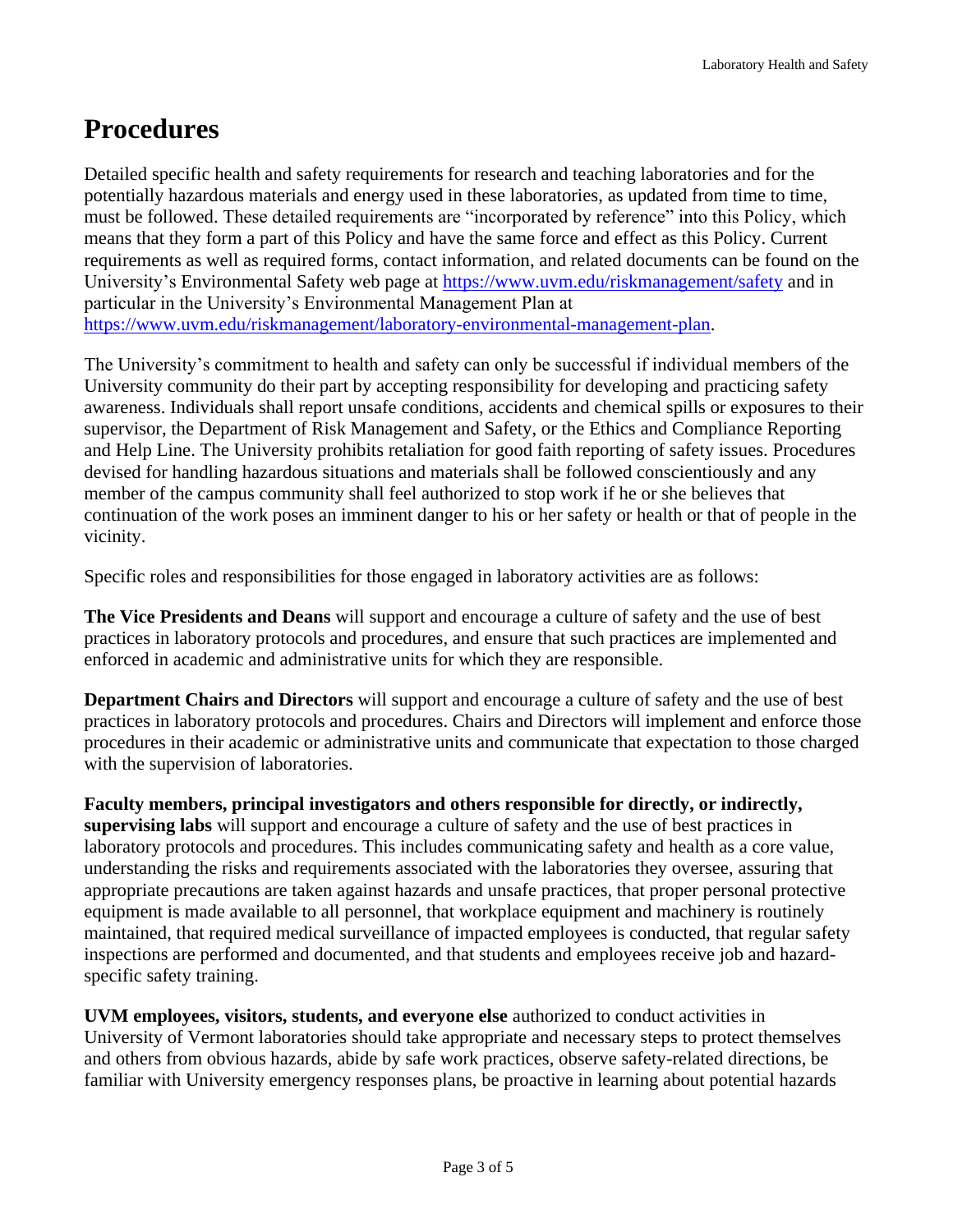associated with their work and use personal protective equipment and engineering controls appropriate to their work.

**The Department of Risk Management and Safety, as well as the Offices of Research Protection, Animal Care and Radiation Safety** provide central support for the interpretation of safety and environmental regulations, the interpretation of requirements of funding agencies, aid in developing programs to support these obligations, including training resources, as well as provide hazard identification, risk assessment, and exposure monitoring services, and coordination of emergency response with outside agencies.

Researchers must assure that protocols are reviewed and approved as necessary by the appropriate safety and technical committees.

#### **Oversight & Corrective Action**

Any laboratory audit or inspection, and any subsequent site visits, conducted by University Safety Personnel, that discover conditions that do not meet University policies and procedures or applicable laws, regulations or codes will result in documentation and notification of this non-compliance to the laboratory supervisor and/or principal investigator. The University expects the laboratory supervisors and/or principal investigators to take swift action to correct serious safety hazards and non-compliance issues. In all cases, the Director of Risk Management, the Senior Director of Health and Safety, the Director and Radiation Safety Officer, or University Police have the authority to, at their sole discretion, close a laboratory should hazardous conditions present an *imminent threat* of injury to employees or students, or significant damage to University property or the environment. Where possible, this action should follow consultation with the principal investigator or laboratory supervisor. In any event, immediate notice of such closure will be sent to the responsible official for this Policy, together with the applicable Chair, Director and Dean. Uncorrected safety and compliance issues, in general, will be reported to the Chair, Director and Dean, as well as the Vice President for Research, and the Chief Compliance Officer. The cost of correcting safety and related compliance issues shall ordinarily be the responsibility of the academic unit, College or School; however, application may be made to the Provost and Senior Vice President and to the Vice President for University Relations and Administration for funding assistance.

#### **Forms**

UVM Laboratory (HCOC) Inventory <https://riskmgmt.w3.uvm.edu/labs/>

### **Contacts**

Questions related to this policy should be directed to offices listed below.

Questions related to health and safety, biohazards, or safety issues should be directed to: Department of Risk Management and Safety (802) 656-3242 [safety@uvm.edu](mailto:safety@uvm.edu)